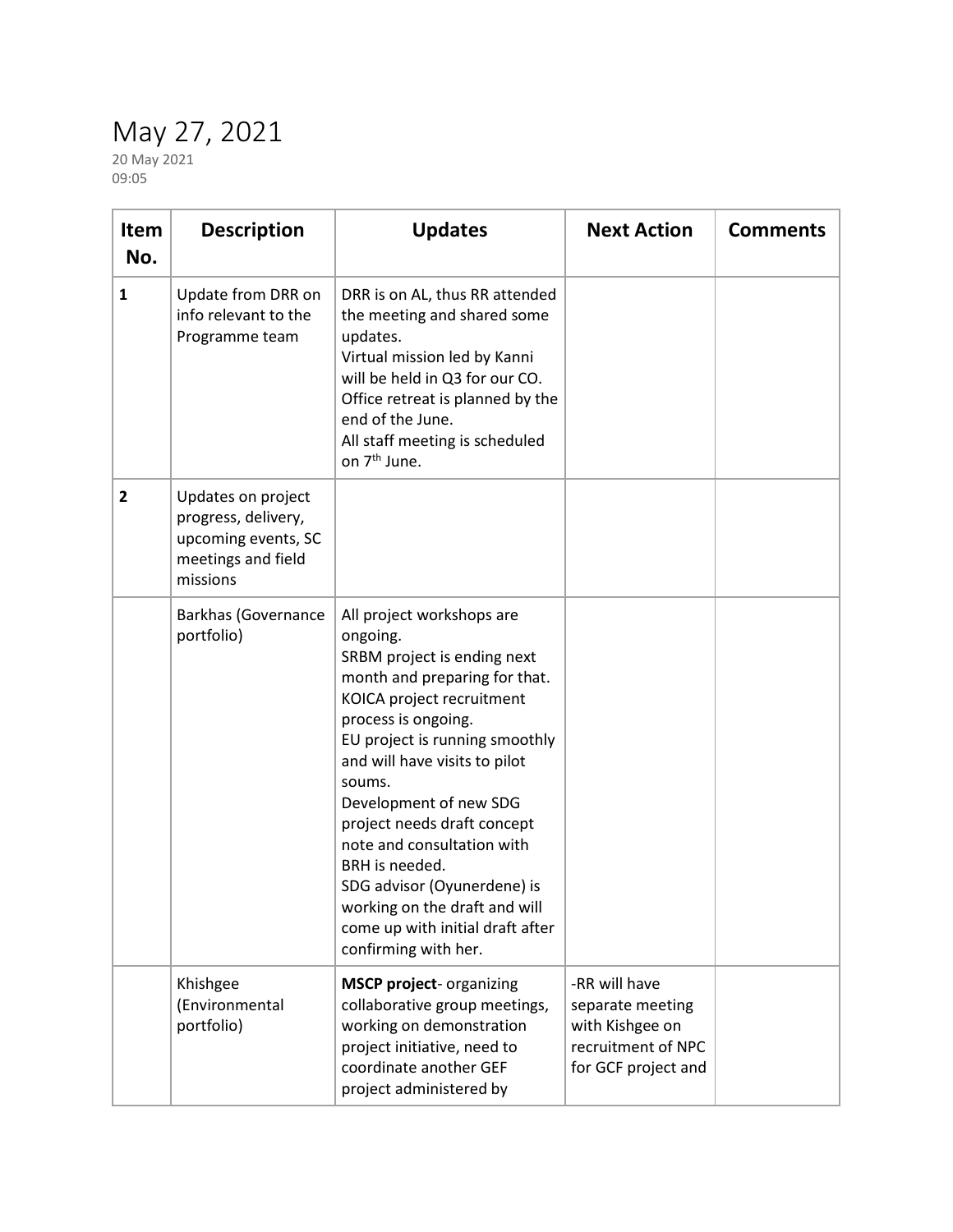|                                        | Conservation international and<br>will have meeting on 2 June<br>with fashion project and will<br>discuss about connection<br>about biodiversity and<br>cashmere.<br>BIOFIN project-completing the<br>amended regulation on Natura<br>Resource Users Fee and<br>smooth discussion with Gov is<br>expected, updated workplan<br>and will have Board meeting in<br>June.<br><b>ENSURE project-so many</b><br>delays in procurement and<br>TOR development due to Covid<br>restriction, some delays in<br>delivery as well, mostly field<br>trip related, small grants<br>project-selection will be held<br>soon and grants will on<br>biodiversity this time.<br>Korea policy center funded<br>project- mobile app<br>development on monitoring<br>illegal logging and<br>environmental crimes, next<br>week IC will be selected for<br>this project.<br>Mostly worked on recruitment<br>for GCF, EU air pollution<br>projects, etc. | other GCF project<br>issues                                                                                                            |  |
|----------------------------------------|------------------------------------------------------------------------------------------------------------------------------------------------------------------------------------------------------------------------------------------------------------------------------------------------------------------------------------------------------------------------------------------------------------------------------------------------------------------------------------------------------------------------------------------------------------------------------------------------------------------------------------------------------------------------------------------------------------------------------------------------------------------------------------------------------------------------------------------------------------------------------------------------------------------------------------|----------------------------------------------------------------------------------------------------------------------------------------|--|
| Munkhzul (Climate<br>change portfolio) | Climate change portfolio<br>GCF project- all the<br>recruitment requests are<br>ongoing, 6 procurement cases<br>by MET is ongoing, inception<br>workshop is being prepared<br>and prepared LoP for review,<br>Inception workshop is<br>postponed until NPC onboard.<br>RR suggested to rediscuss<br>about the inception workshop<br>as we shouldn't wait for long<br>time to have an NPC onboard.                                                                                                                                                                                                                                                                                                                                                                                                                                                                                                                                  | -Handover note is<br>required and needs<br>to be handed to<br>Khishgee,<br>-Share the<br>handover folder<br>with RR and DRR as<br>well |  |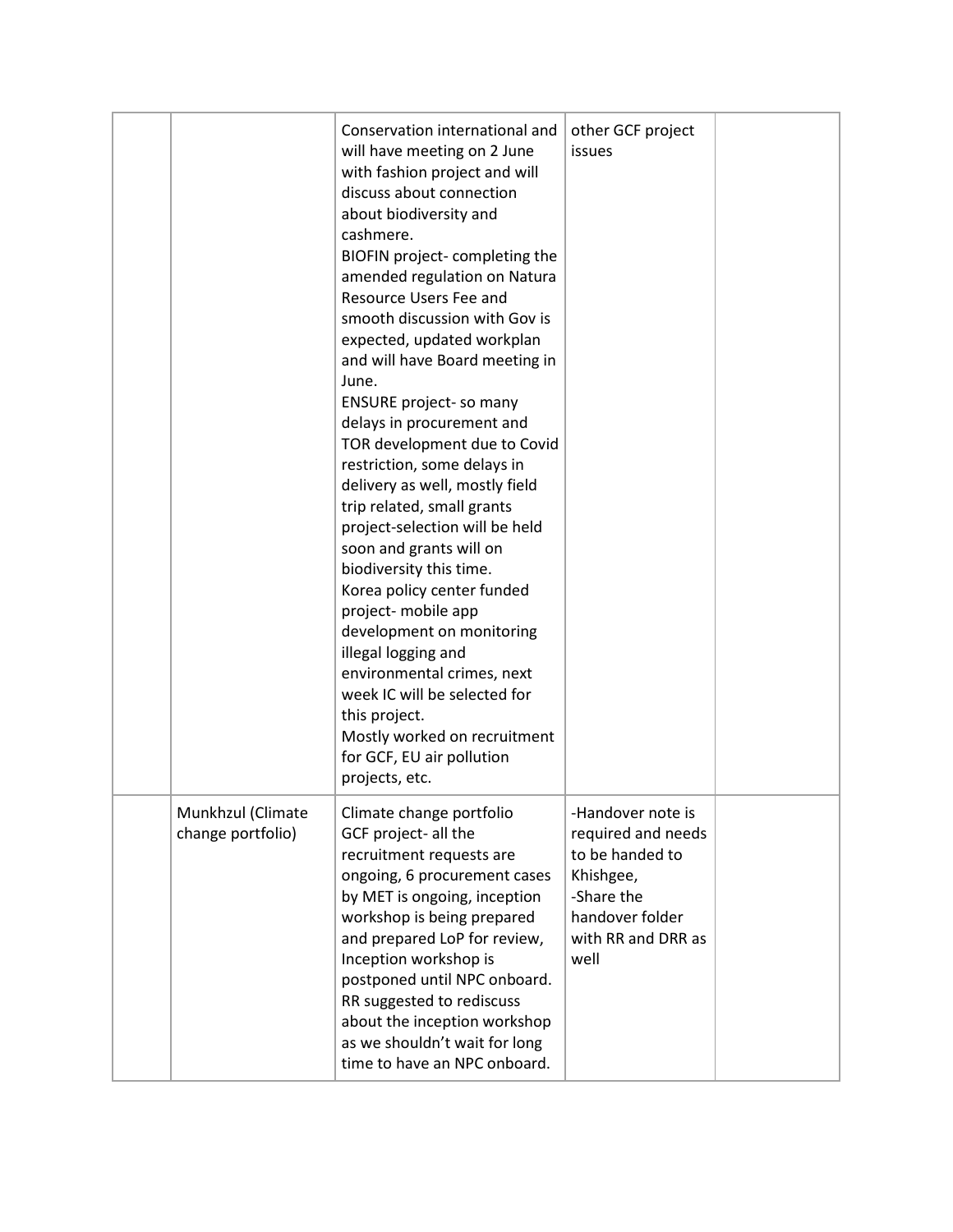|   |                    | NDC support project- NDC<br>implementation plan in road<br>and construction sector<br>finalized, report on financial<br>strategy for NDC<br>implementation plan finalized,<br>several meetings with MCUD<br>held, draft of the report needs<br>to be finalized, 15K contract<br>finalized, Capacity building<br>activities for NDCP Focal Point<br>finalized, TOR on emission<br>inventory done and<br>advertised, TOR on support<br>climate change committee<br>finalized and final comments<br>from MET is awaited, Work<br>plan updated and submitted to<br>Kishgee for review.<br>Environment project-<br>Hazegaser platform, workplan<br>requires comments from<br>respective parties.<br>Climate promise project-<br>meeting with international and<br>national consultants, feasibility<br>study drafted, discussed about<br>cooperation, validation<br>workshop will be held soon.<br>Munkhzul's contract ended by<br>this Friday, thus she will<br>prepare all the documents in<br>one folder and share with<br>Khishgee and place it in<br>sharedpoint for DRR and RR<br>access. |                                                                                                                         |  |
|---|--------------------|--------------------------------------------------------------------------------------------------------------------------------------------------------------------------------------------------------------------------------------------------------------------------------------------------------------------------------------------------------------------------------------------------------------------------------------------------------------------------------------------------------------------------------------------------------------------------------------------------------------------------------------------------------------------------------------------------------------------------------------------------------------------------------------------------------------------------------------------------------------------------------------------------------------------------------------------------------------------------------------------------------------------------------------------------------------------------------------------|-------------------------------------------------------------------------------------------------------------------------|--|
| 3 | Update on pipeline | We don't need to work on<br>KOICA proposal anymore.<br>China south-south funding-<br>Chinese ambassador has not<br>responded yet, so no more<br>information.<br>RR is waiting for Russia TF<br>from Russian ambassador.<br>REDD + follow up with<br>previous proposal and FAO is                                                                                                                                                                                                                                                                                                                                                                                                                                                                                                                                                                                                                                                                                                                                                                                                           | -Buyana meet with<br>A-Lab team on the<br><b>TDBM</b><br>collaboration<br>-Start due diligence<br>by Buyana and<br>Amka |  |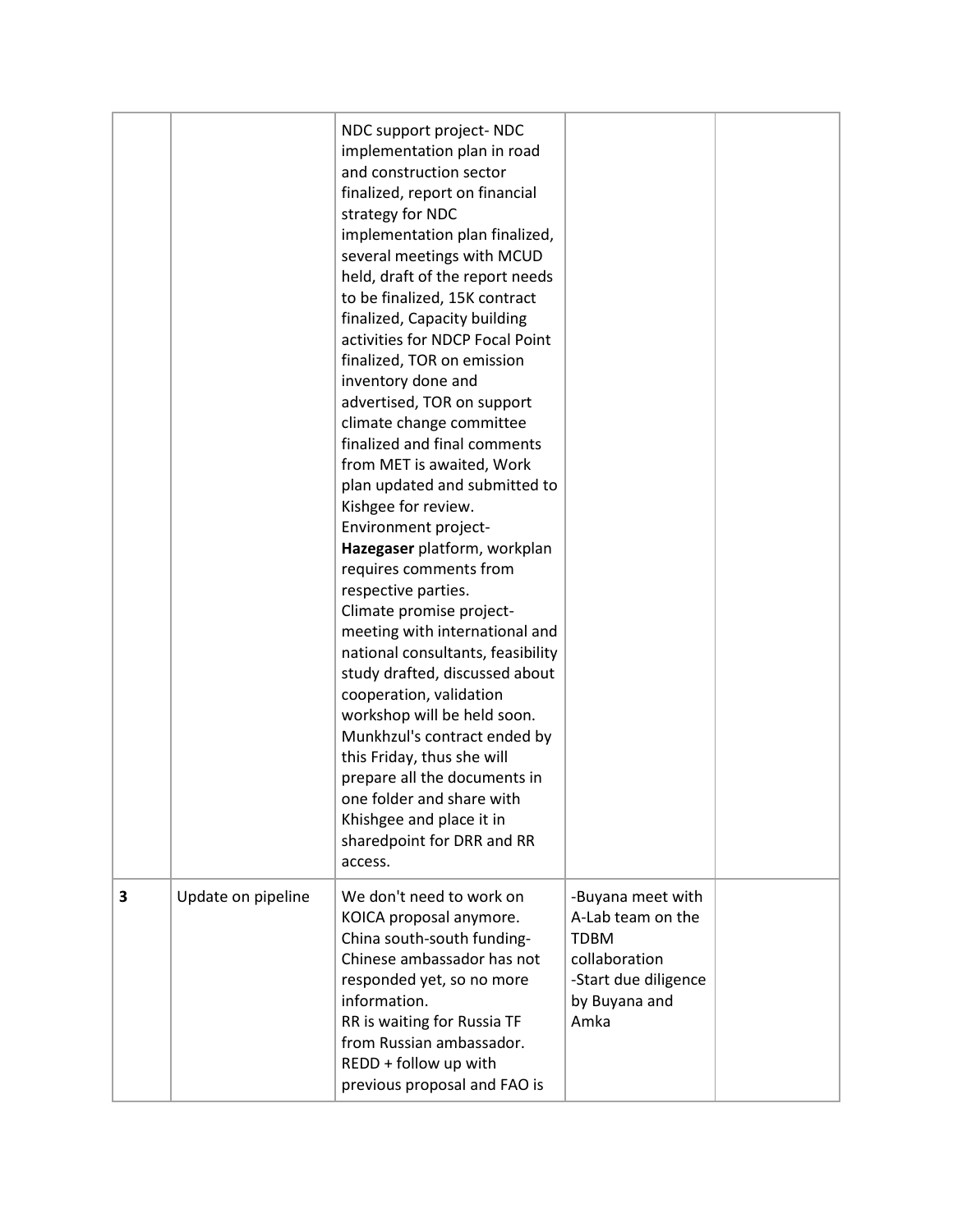|   |                                                                                                             | taking the lead, so reminded<br>Vinod need to start following<br>up on this.<br>Private sector partnership:<br>TDBM private sector<br>collaboration $-$ it is early to say<br>about this initiative,                                                                                                                                                                                                                                                                                                                                                                                                                                                                                                                                                                                                                                                                                                                                                                                                                                                                                                                                                                                          |                                                                                                                                                                                                                                                                   |  |
|---|-------------------------------------------------------------------------------------------------------------|-----------------------------------------------------------------------------------------------------------------------------------------------------------------------------------------------------------------------------------------------------------------------------------------------------------------------------------------------------------------------------------------------------------------------------------------------------------------------------------------------------------------------------------------------------------------------------------------------------------------------------------------------------------------------------------------------------------------------------------------------------------------------------------------------------------------------------------------------------------------------------------------------------------------------------------------------------------------------------------------------------------------------------------------------------------------------------------------------------------------------------------------------------------------------------------------------|-------------------------------------------------------------------------------------------------------------------------------------------------------------------------------------------------------------------------------------------------------------------|--|
| 4 | M&E updates on any<br>M&E requirements<br>and or upcoming<br>request from<br>programme<br>colleagues to M&E | ICPR separate meeting done<br>and from that meeting, two<br>pagers developed,<br>3.3 activity completion date is<br>End of May, needs to be<br>changed to June<br>Two major things to discuss:<br>-CPD addendum: discussed<br>the first draft a month ago in a<br>programme team meeting (30<br>April). Presented now the<br>revised version after<br>consultation with the relevant<br>programme members<br>(Khishgee, Barkhas and A-lab).<br>The addendum is a light<br>version to transition to next<br>CPD design, encourage<br>colleagues to look at this two<br>pagers and input. The<br>Colleagues had no comments<br>as these were discussed<br>individually. A-lab updated on<br>the progress on the added<br>indicator on innovative<br>solutions.<br>-Socio and Environment<br><b>Standard plan: SESP learning</b><br>session will be held tomorrow<br>morning, this is one of project<br>quality assurance standards,<br>Regional bureau asked us to<br>prepare SES implementation<br>action plan, 4 projects needs<br>to complete SESP by the end<br>of year, SES process requires<br>number of actions, so it is<br>recommended to set up team<br>for this, 6-8 is optional but | -RR will have<br>separate meeting<br>with Buyana on the<br><b>ICPR</b><br>recommendation<br>and response and<br>also on the CPD<br>addendum to<br>finalize next week<br>-Colleagues to look<br>at SESP and<br>approach Buyana if<br>any comments<br>before Monday |  |